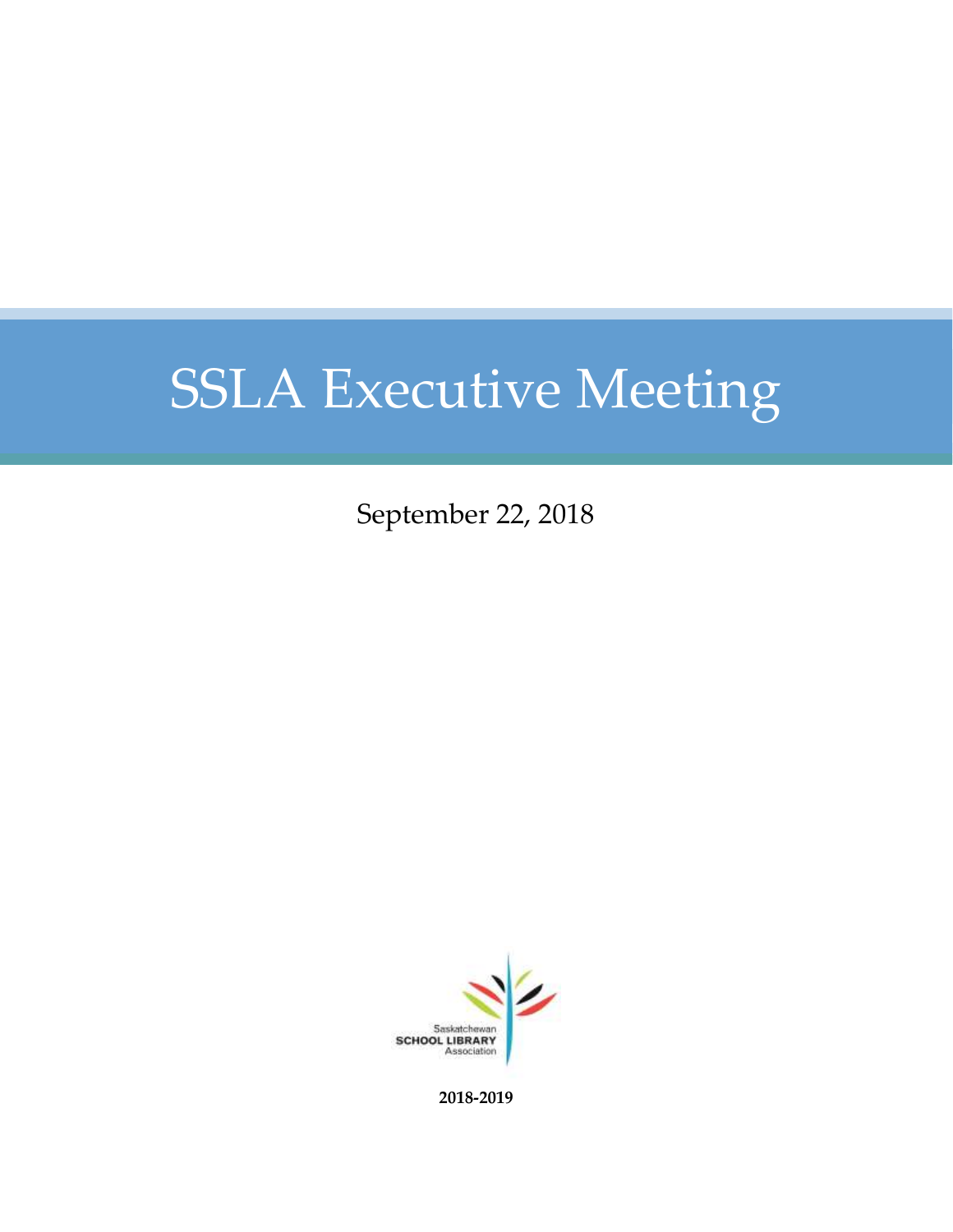

September 22, 2018

**Date** Sept. 22, 2018 STF Building Saskatoon, SK 1:30-4:00 p.m. <https://ca.bbcollab.com/guest/3f037bc3c1f241c5a452c5eb7648047e>

### **Call to Order**

The meeting of the Saskatchewan School Library Association was called to order at 1:22 on Date by Executive Council Member

Meeting was called to order at 1:30 PM.

## **Present: Gaetan Hammond, Charlotte Raine, Hannah Patterson, Carla Katernych and Sophie Long Regrets: Carol Preece, Sherry Chase, Katie Bell**

## **1. Approval of Agenda**

- 1.1. **The agenda was** *unanimously approved* **as distributed.** Motioned by Carla, seconded by Hannah, approved by all .
- 1.2. **Additions to the agenda:** Last minute piece of communication Sept 21 from Provincial Archives of Saskatchewan

## **2. Approval of Minutes**

**2.1 The minutes of the previous meeting were** *unanimously approved* **as distributed.** Motioned by Hannah, seconded by Carla, approved by all.

### **3. Reports**

#### **3.1. President**

Geatan was in contact with Scott Burant over summer- this will be discussed later in the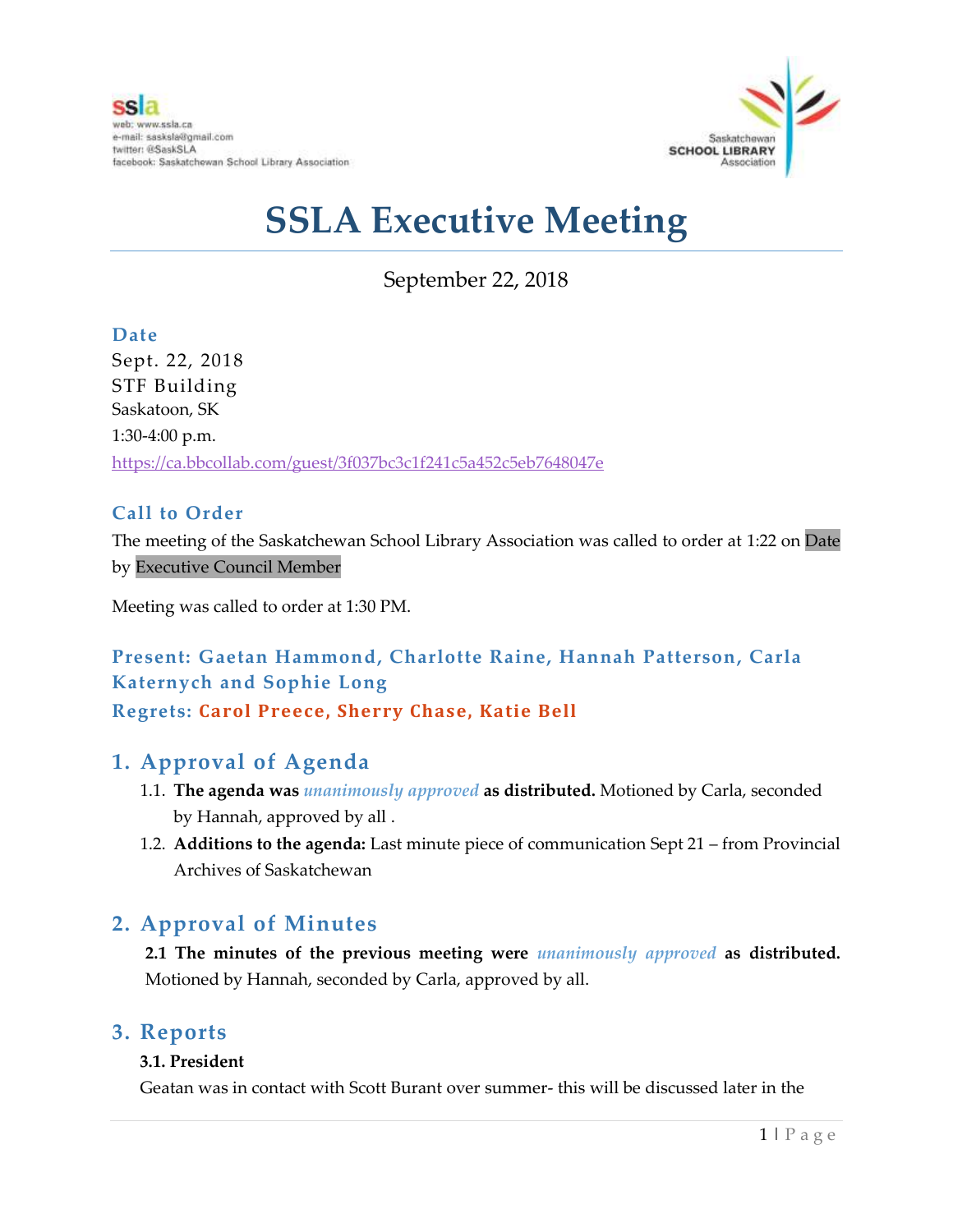

meeting. Stealth has dissolved so we are continuing with YasTech (who took over Stealth's contracts) and (ACTION ITEM) will continue to work on moving digital badges to the weebly site. Gaetan met with the SLA over the summer to discuss possible collaboration and advocacy. ACTION ITEM: Sophie will connect with the SLA to share items for newsletter. Due dates each month are 25<sup>th</sup> [slaprograms@sasktel.net](mailto:slaprograms@sasktel.net) (Anne Pennylegion). Gaetan will attend the MSLA conference Oct 19 and write an article for The Medium. FNMI pages went live on Friday; ACTION ITEM: some finishing touches to be added. ACTION ITEM: continue editing behind the veil.

#### **3.2 Past President**

Gathered information from SSLA liaisons and prepared the SSLA Strategic Plan for year two to be reviewed by the executive. Charlotte worked with the Multitype Databases to continue collaboration there.

#### **3.3 Treasurer**

Review of funds in the three accounts – short term deposit and longer term operational deposit. ACTION ITEM: Confirm that we can withdraw from one of the term deposit accounts to cover Ruth Culham expenses. Conference registrations must be paid within two weeks or the registration is invalid. Smaller balance this year from no conference last year. On budget.

#### **3.4 Professional Learning Councillor**

A few vendors signed on for conference – still waiting on a few with schedules. We have pearson, scholastic for both, uls for both possibly, nelson for Saskatoon. Ruth Culham would like to stay an extra night and leave on Sunday morning. ACTION ITEM: update budget to reflect extra hotel night. Included conference information in STF mailout. Events calendar has been updated by Gaetan. Sophie has made facebook events for the two conference. ACTION ITEM: Sophie, Regan and Carol will meet to review registration/membership.

#### **3.5 Special Projects Councillor**

The final report was submitted. Bookmarks have been made to advertise the project. ACTION ITEM: Carla would like to meet with Brenda at OTC. Carla would like to review how the digital badges will work in future. Carlene's suggestion regarding digital badges needs to be reviewed: perhaps she could be a member at large. We will propose this to Carlene.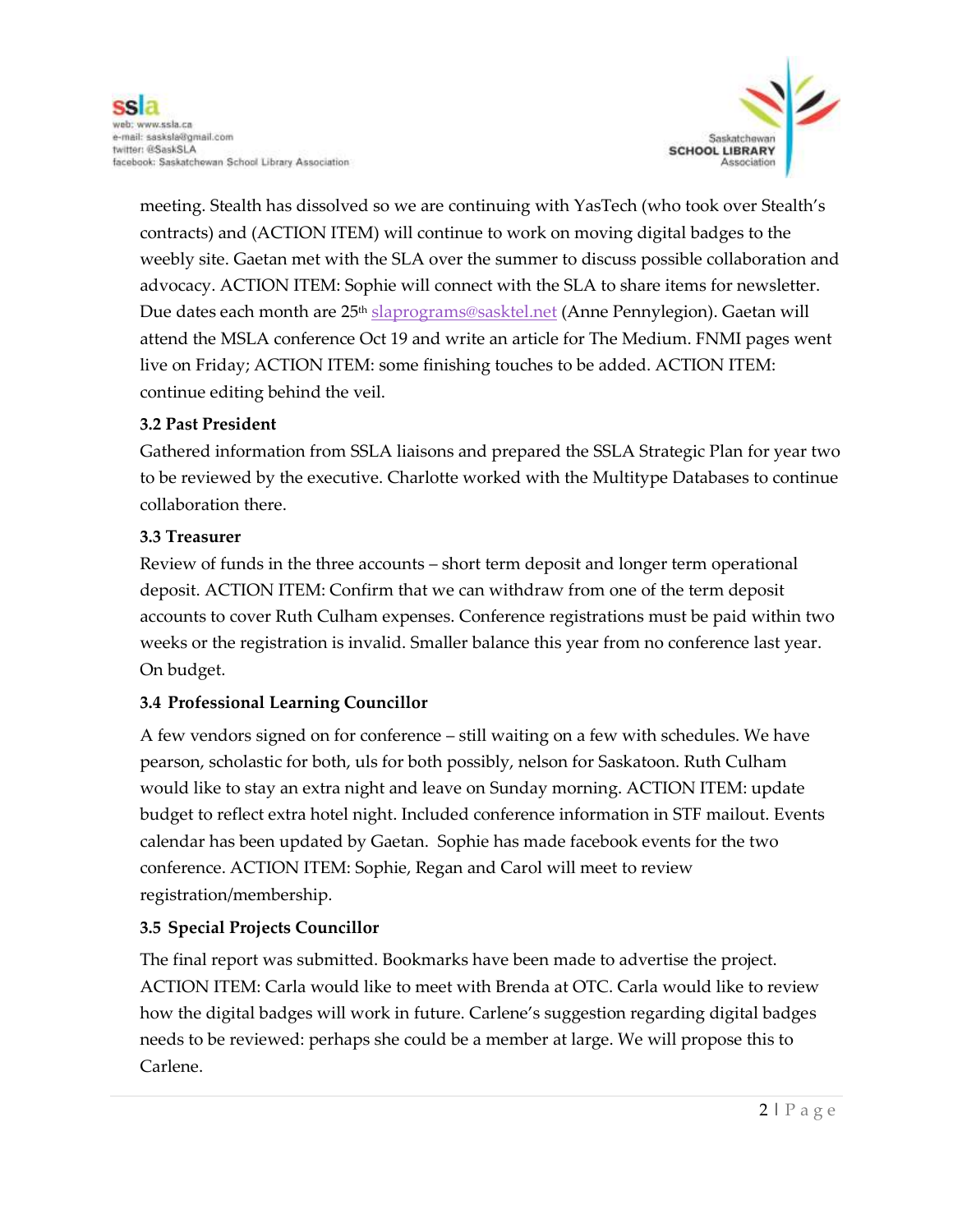



#### **3.6 Secretary/Archivist/Membership**

Sophie had nothing important to say. ACTION ITEM: Update liaison list. ACTION ITEM: Create promotional material for conference.

Charlotte motioned that reports be accepted as read – Carla seconds, approved by all.

### **4. Open Issues**

#### **4.1. Advocacy update**

Advocacy options – Gaetan has created a page on the weebly called SSLA Advocacy. He gathered information from American, BC and Ontario websites. Gaetan wrote to Scott expressing the letter we had received from Lori and our concerns and he brought that to the STF. His response is the first correspondence item in the agenda. The Federation believes we should communicate this loss of the TL role to the public. If you see a politician – of any level – and tell them how important TLs are to the school. Joanne Beltramini could bring our concern to Carla Beck – we could connect with allies to encourage the promotion of the TL role. The PLLO could also be an option for advocacy, along with Sask Libraries. He also suggests a partnership with LENS (formerly Sask Reading Council). Action item: Gaetan will approach Joanne Beltramini to discuss advocacy and a possible committee. Carla expressed a concern about the staffing of school libraries. Librarians do more than shelve books – the instructional component is list. We can cite ministry document that lists the staffing of school libraries.

#### **4.2. Conference**

ACTION ITEM: Regan will contact the reps from Scholastic and Pearson to ask them to put flyers (conference) and bookmarks (FNMI) on their tables. ACTION ITEM: The Medium needs to be archived on the website. Carla suggests we recognize the former SSLA at conferences for 60th year. Former executive members could greet at the conference.

#### **4.3. FNMI Resource List**

Launched on Thursday. We added a disclaimer that we do not endorse one resource over another; also added a thank you to the OTC. Carla would like to cross reference with the Stewart resource list. The focus this year will be on the grade 7-9 list. Website was launched. Carla has a treaty session on October 5. ACTION ITEM: Sophie and Hannah will look into attending the treaty ed camp to promote list.

#### **4.4. SSLA Executive Roles and Responsibilities Action List**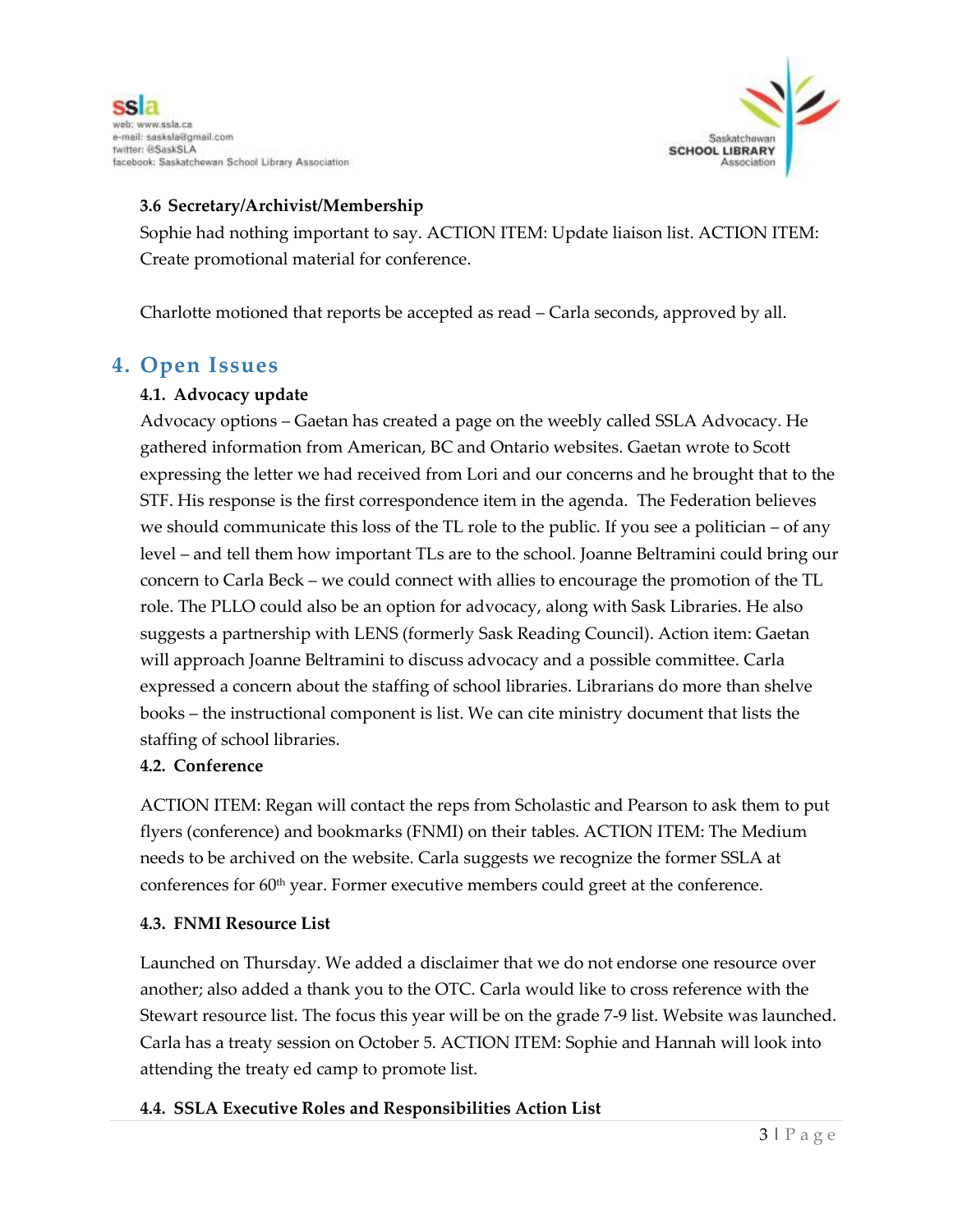

#### **4.5. Proposed budget for 2018-2019**

Miraculously, the budget appears to be balanced. Some changes to conference budget to include promotion and the extra night of hotel stay for Ruth Culham. Line 12 in the Digital Budging budget will be removed. Hannah motions that the proposed budget be accepted with the changes listed above. Charlotte seconds it. Approved.

### **5. New Business**

#### **5.1. Correspondence**

- **5.1.1.** Discussed earlier
- **5.1.2.**Share any National School Library Day events with [sasksla@gmail.com](mailto:sasksla@gmail.com) before October 18. Gaetan will compile events and send it to CSL
- **5.1.3.** Sask Library Week is the same week as National School Library Day. Please promote!
- **5.1.4.** eResource Portal is good for highschools. Britannica has extended access. Universalis is also available. ACTION ITEM: Add section in the newsletter about Blackboard for French Britannica.
- **5.1.5.** SLTA teen essay contest
- **5.1.6.** Advocacy campaign with CSL. Please share.

#### **5.2. Meeting dates and locations for 2018-2019**

Face to face meetings will take place in Regina again.

November 3 – 9am-12pm Online

January 19 – 9am-12pm Online

February 9 – 10am-3:30pm Face to Face (Location TBD)

March 9 – 9am-12pm Online

April 12 – AGM at Conference followed by Face to Face meeting

May 11 – 9am-12pm Online

June 8 – 10am-3:30 PM Face to Face (Location TBD)

#### **5.3. Update Executive contact list**

Send Gaetan your contact information if it is new or if you need to change anything.

#### **5.4. Stealth – digital badging status**

Carla will contact new registrants.

#### **5.5. Mail Chimp Hack**

Gaetan and Sophie changed passwords for MailChimp and Gmail. New password for gmail: Sch00lLibraries55%. ACTION ITEM: Sophie will discontinue use of Mailchimp.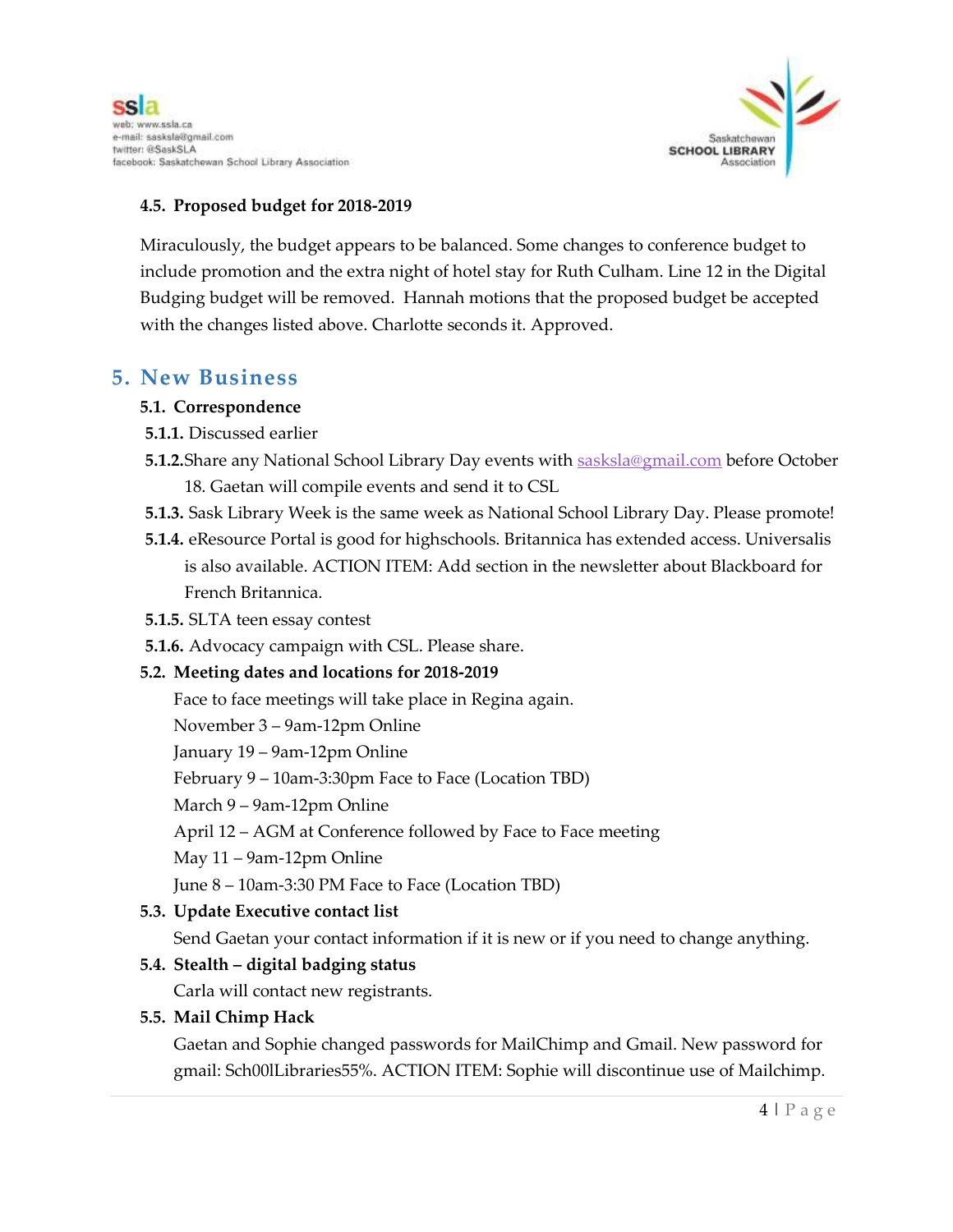



#### **5.6. President Elect PD fund opportunity**

Gaetan has proposed that he will attend the MSLA conference for \$895. Sophie motions, Hannah seconds, approved by all.

**5.7. Executive photo – to be taken later. Could everyone send Gaetan a head shot for the website.** ACTION ITEM: Send photo to gmail account.

#### **6. Additional item:**

Discussion questions from Scott Burant. Review prior to November 3 meeting.

### **7. Old Business**

#### **6.1 Executive Duties and Responsibilities**

Charlotte took our notes from the June meeting about executive roles and responsibilities. She pulled membership from the treasurer's role. Special projects could be an ad hoc committee member. Discussion about communications and mailing lists – roles of past president and secretary. Action item: mailing lists can be updated in Gmail. Charlotte will take on some roles of President Elect. Advocacy does not exist in the executive roles but it will likely take the form of ad hoc committee. ACTION ITEM: Gaetan will contact Scott Burant to confirm whether Joanne Beltramini could be an ad hoc member (associate of federation?). Charlotte will attend the Sask Polytech meeting in November on behalf of the SSLA.

### **Adjournment:**

Meeting was adjourned at 3:18 PM by Hannah Patterson. The next general meeting will be at online on November 3 at 9am.

Minutes submitted by: Sophie Long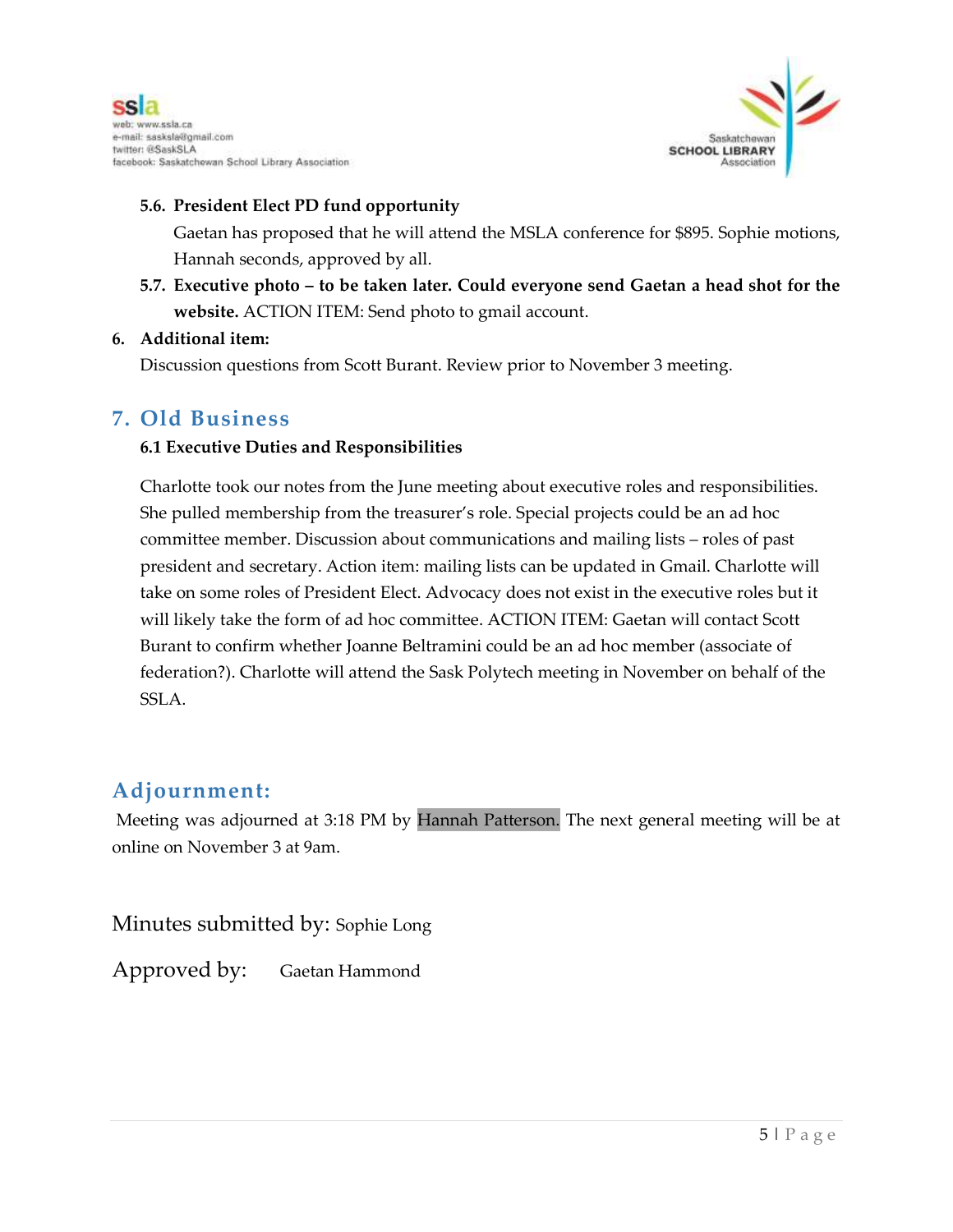

September 22, 2018

## **SSLA Executive Action List**

| <b>ACTION</b>                                                                                | <b>WHO</b>                 | <b>COMMENTS</b> |
|----------------------------------------------------------------------------------------------|----------------------------|-----------------|
| Book hotel rooms for Ruth Culham                                                             | Regan                      | In progress     |
| Connect with and confirm vendors                                                             | Regan                      | In progress     |
| Add budget line for 2019 conference in 2018 budget                                           | Carol                      |                 |
| Send mailout information to Regan                                                            | Charlotte                  |                 |
| Send promotional material for conference in mailout                                          | Regan                      | In progress     |
| Move digital badging to weebly site                                                          | Gaetan                     |                 |
| Share communications information with SLA for newsletter                                     | Sophie                     |                 |
| FNMI Project page finishing touches                                                          | Gaetan                     |                 |
| Edit and tidy behind the veil                                                                | Gaetan                     |                 |
| Confirm that a withdrawl can be made from term deposit<br>account to cover Ruth Culham costs | Carol                      |                 |
| Update conference budget to reflect Ruth Culham's extra hotel<br>night                       | Carol                      |                 |
| Sophie, Carol and Regan set up meeting to review membership<br>and conference registration   | Sophie,<br>Carol,<br>Regan |                 |
| Meet with Brenda at OTC                                                                      | Carla                      |                 |
| Propose "member at large" position to Carlene                                                | Gaetan,<br>Carla (?)       |                 |
| Update liaison list                                                                          | Sophie                     |                 |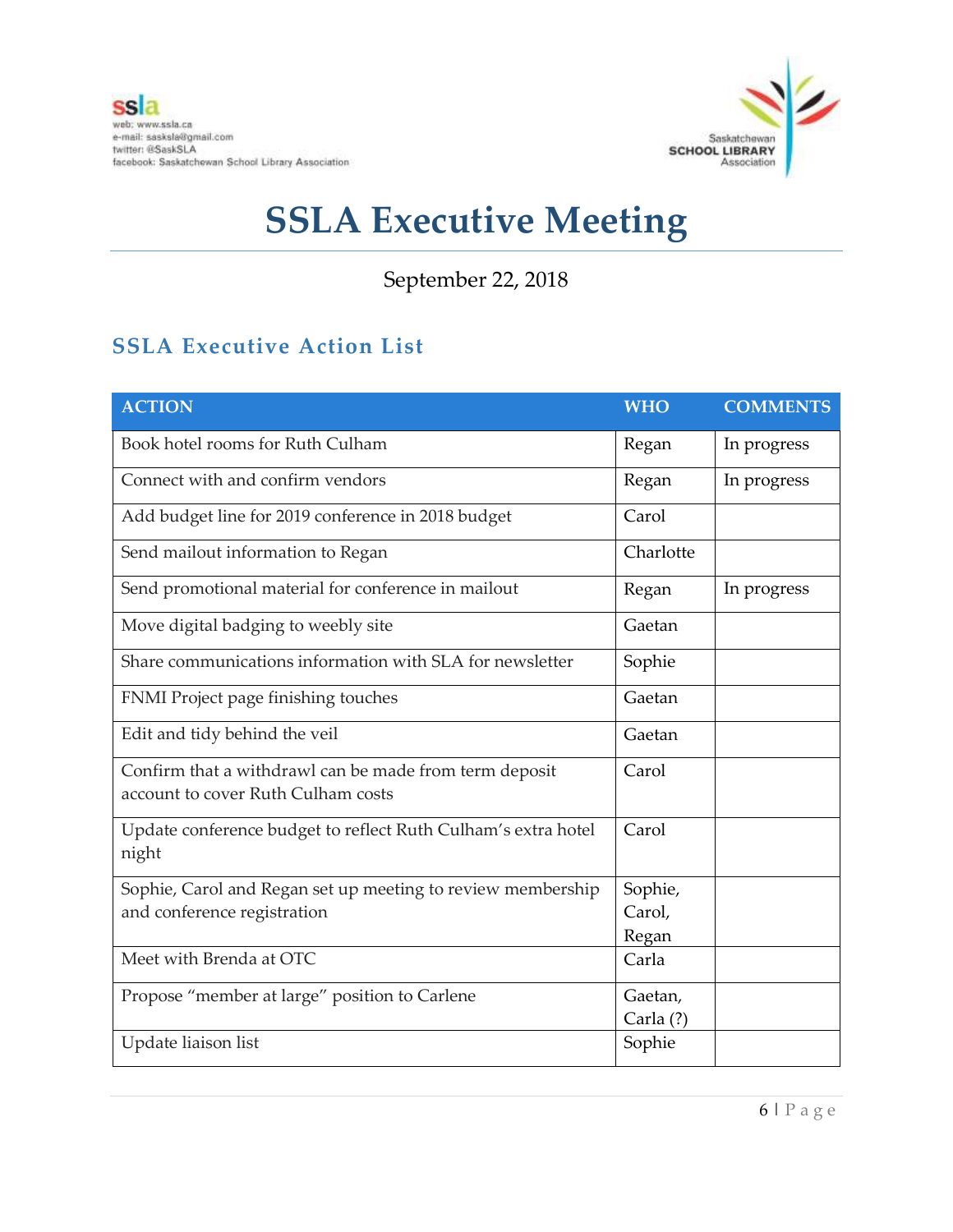

| Create promotional materials for conference (social media,<br>flyers, etc)                               | Sophie                   |         |
|----------------------------------------------------------------------------------------------------------|--------------------------|---------|
| Connect with Joanne Beltramini re: advocacy                                                              | Gaetan                   |         |
| Connect with Scholastic and Pearson reps about displaying<br>SSLA promotional material at RTC            | Regan                    |         |
| Archive Medium behind the veil                                                                           | Regan,<br>Gaetan         |         |
| Attend Treaty Ed Camp to promote FNMI project                                                            | Sophie,<br>Hannah<br>(?) |         |
| Add French Britannica information to newsletter                                                          | Sophie                   |         |
| Cancel mailchimp subscription                                                                            | Sophie                   |         |
| Send personal photo/headshot to SSLA gmail account<br>(sasksla@gmail.com)                                |                          |         |
| Confirm with Scott Burant that Joanne Beltramini can be an ad<br>hoc member as a retired teacher         | Gaetan                   |         |
| Send out dates of SSLA meetings                                                                          | Sophie                   |         |
| Review roles assigned in the Strategic Plan and complete<br>associated tasks                             | Executive                | Ongoing |
| Share digital badges on social media (additionally, promote<br>SSLA events, publications and membership) | Executive                | Ongoing |
| Submit any expenses or requisitions to Carol as they arise                                               | Executive                | Ongoing |
| Support all members and be cognizant of stresses and<br>challenges.                                      | Executive                | Ongoing |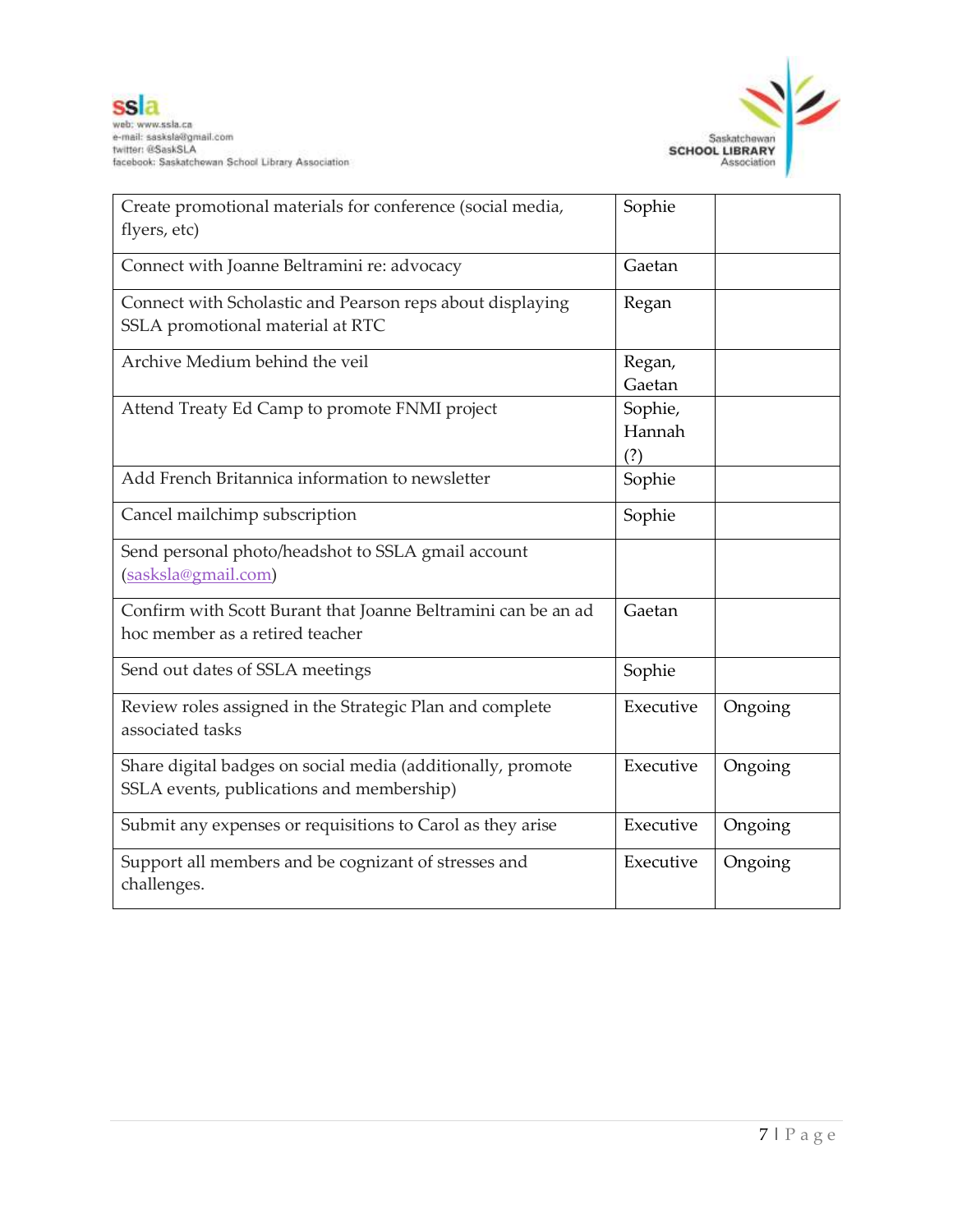

September 22, 2018

## **President's Report**

## **Information Items**

I was in contact with Scott Burant over the summer and he has some suggestions for advocacy. His emails are in correspondance.

Stealth dissolved as a company in the summer. We were able to move the Digital Badging site to YasTech. I will work this year at rebuilding digital badging on our Weebly site.

I met with the SLA over the summer, and we chatted about advocacy efforts and communications. They are happy to send out updates about our organization in their newsletter, if we can get them information by the 25<sup>th</sup> of the month.

Carlene contacted me with ideas about promoting digital badges and further Facebook live sessions, but I put that discussion on hold until today due to the sudden departure of Stealth and the website transfer.

I'm hoping to attend the MSLA conference Oct. 19 – Jennifer Casa-Todd. I will write an article for the Medium if I can attend.

## **Action Items**

Finishing touches on FNMI pages, and make live.

Organize information behind the veil – add files that need to be updated.

Begin digital badges transfer.

Report submitted by: Gaetan Hammond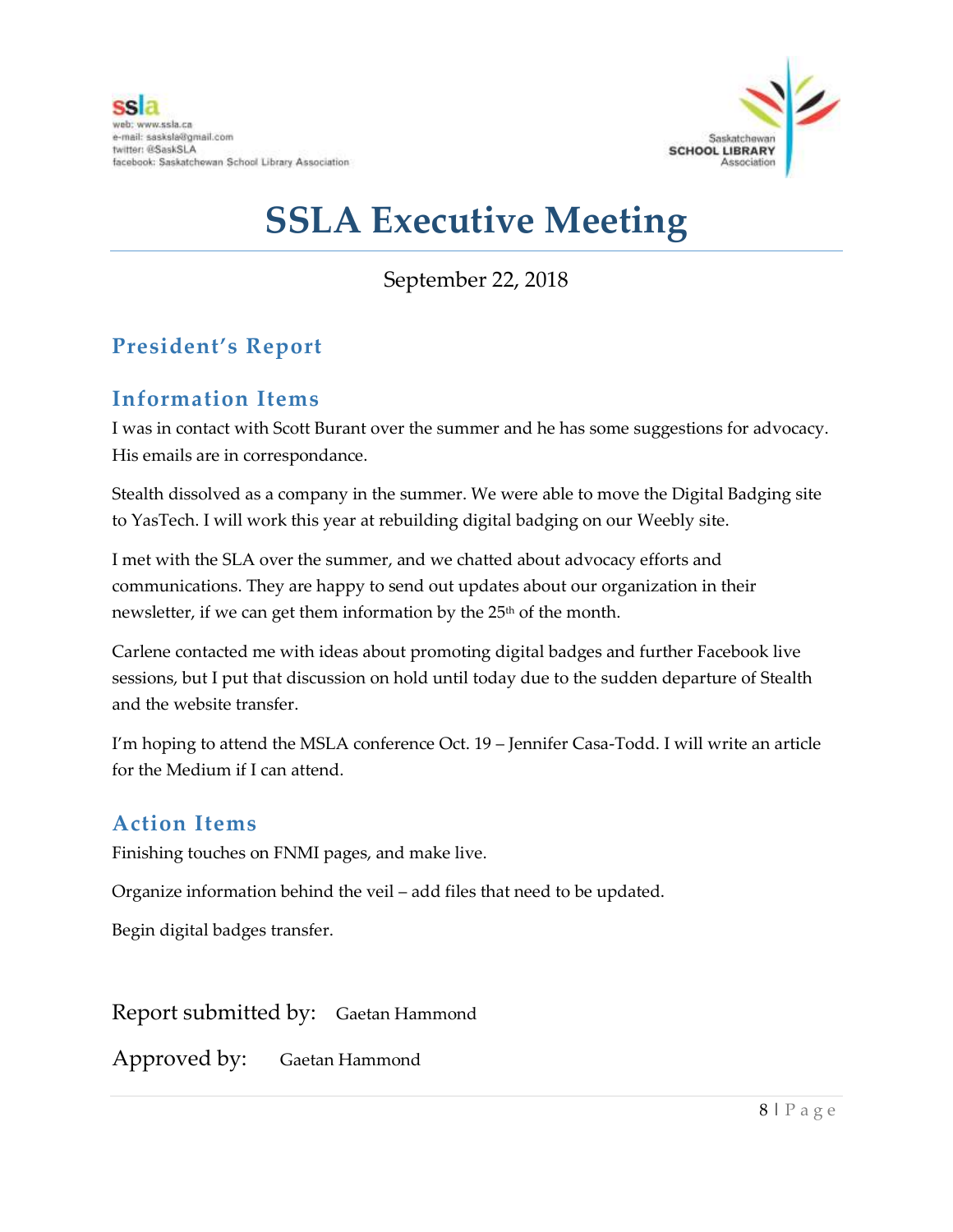

September 22, 2018

## **Past President's Report**

## **Information Items**

- Continued recruiting new executive members.
- Gathered information from our SSLA liaisons
- Prepared a revised draft of the executive duties and responsibilities
- Continued work with the Multitype Library Board attending both a sub-committee meeting and a teleconference in July.

### **Action Items**

- 1. Review the executive duties and responsibilities with members to determine roles and responsibilities for 2018-2019.
- 2. Review with the executive items from the Strategic Plan which were assigned to be completed this year, Year 2 of 3
	- a. "Develop an advocacy plan for communications and relationships which extends promotion and relationship building across the executive. Deferred to Year 2."
	- b. "Create an access point for online professional learning such as a portal for one stop access for a fee. Deferred to Year 2 or Year 3."
	- c. "Develop procedures for extended memberships and complimentary memberships. Assigned to President and Past President."
- 3. Update Legacy pieces on the website.
- 4. Determine how to update school libraries regarding MDLP database changes.

Report submitted by: Charlotte Raine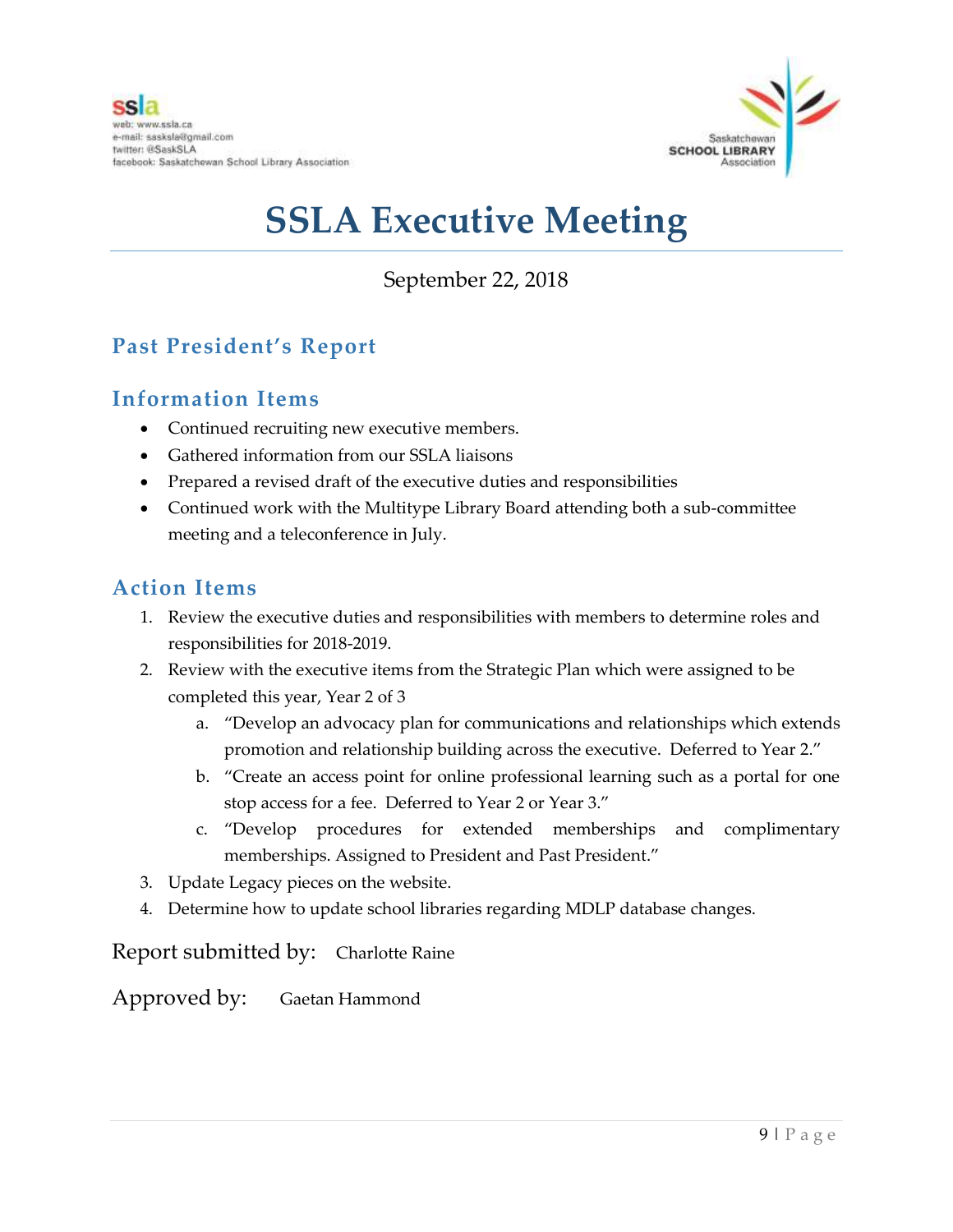

September 22, 2018

## **Treasurer's Report**

## **Information Items**

- 1. Financial Statement Attached
- 2. Chequing account balance \$6521.37
- 3. Term Deposit balances \$32 359.00

## **Action Items**

- 1. 2017-2018 Financial Review completed.
- 2. All conference registrations are being paid by PayPal.

Report submitted by: Carol Preece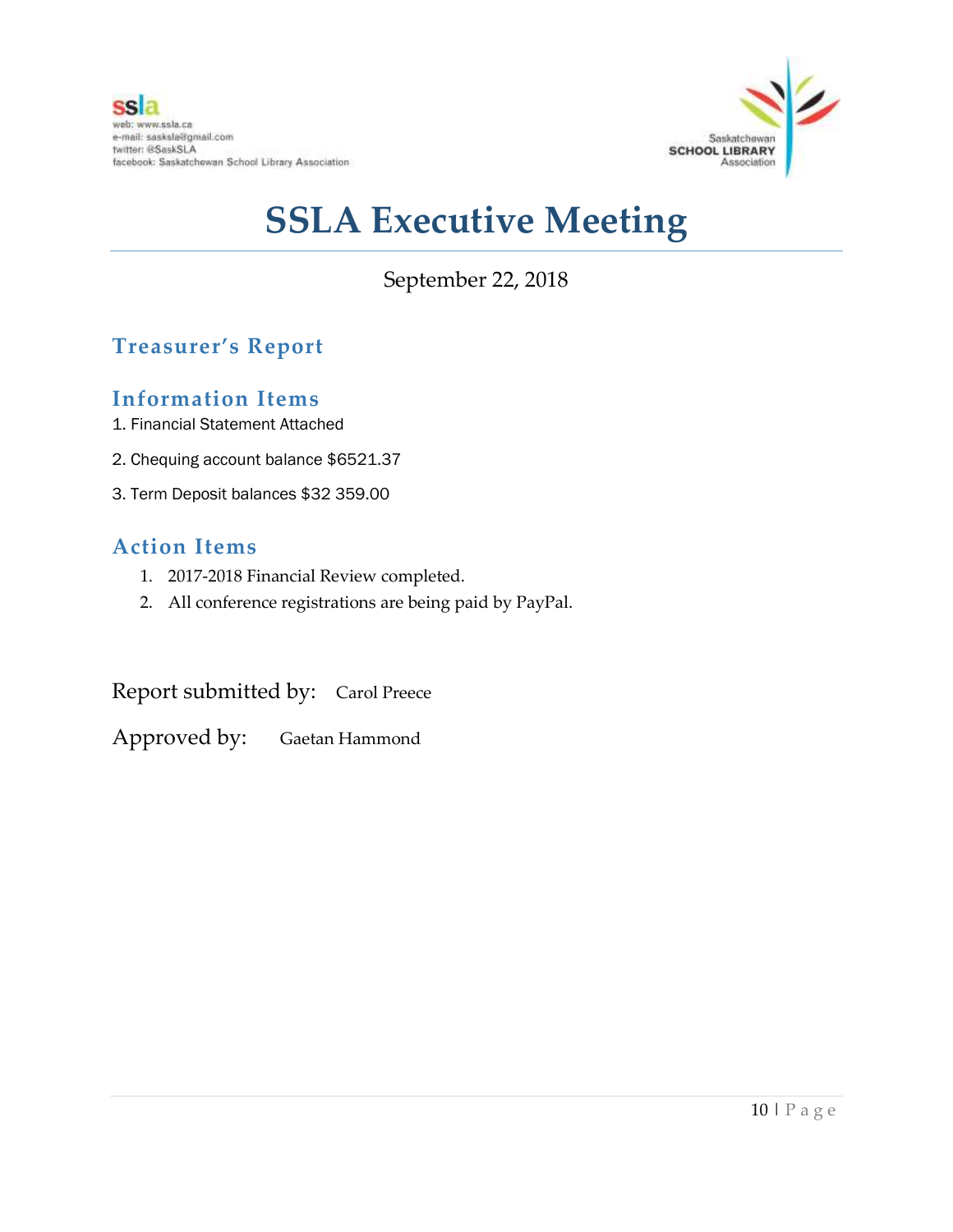

September 22, 2018

## **SSLA Financial Report – Banking Summary**

### **Saskatchewan School Library Association Profit and Loss**

**July 1 - September 15, 2018**

|                                 | <b>Total</b>   |  |  |
|---------------------------------|----------------|--|--|
| <b>INCOME</b>                   |                |  |  |
| <b>Conference 2019</b>          | 2,380.00       |  |  |
| <b>Digital Badging Income</b>   | 10.00          |  |  |
| <b>Interest</b>                 | 0.56           |  |  |
| <b>Membership</b>               | 510.00         |  |  |
| <b>Total Income</b>             | \$2,900.56     |  |  |
| <b>GROSS PROFIT</b>             | \$2,900.56     |  |  |
| <b>EXPENSES</b>                 |                |  |  |
| <b>Audit</b>                    | 160.00         |  |  |
| <b>Bank charges</b>             | 48.37          |  |  |
| <b>Digital Badging</b>          | 412.50         |  |  |
| <b>Financial Record Keeping</b> | 84.36          |  |  |
| <b>Publications</b>             | 50.00          |  |  |
| <b>Special Projects</b>         | 3,134.26       |  |  |
| <b>Website Hosting Fee</b>      | 398.00         |  |  |
| <b>Total Expenses</b>           | \$4,287.49     |  |  |
| <b>OTHER EXPENSES</b>           |                |  |  |
| Paypal fees                     | 88.60          |  |  |
| <b>Total Other Expenses</b>     | \$88.60        |  |  |
| <b>PROFIT</b>                   | $-$ \$1,475.53 |  |  |

Saturday, Sep 15, 2018 10:17:57 AM GMT-7 - Accrual Basis

submitted by: Carol Preece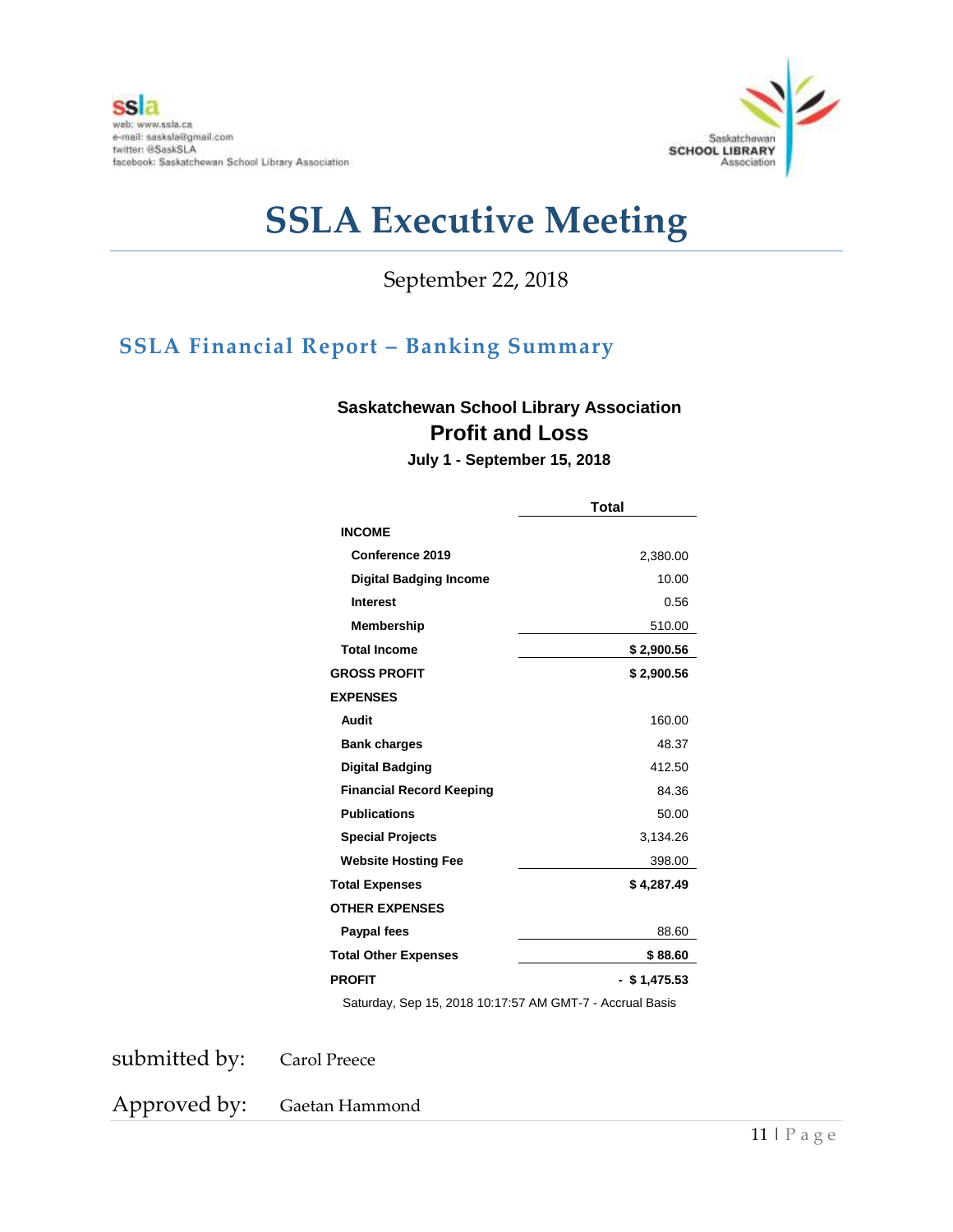

## September 22, 2018

## **PD Councillor's Report**

## **Information Items**

- Have a couple of vendors signed on for conference.
- Sent out follow up communication with start-up of new school year. Several were not ready to book for following spring. Some still are not and have responded they will get back to me when they have their schedules determined.
- Contacted Ruth Culham to discuss flights/dates of arrival and departure. She has not yet booked flights but will arrive Wednesday and would prefer to fly out early Saturday morning. Means another night for a hotel.

## **Action Items**

- Book hotel rooms for Ruth Culham now that dates are confirmed.
- Continue vendor follow up.
- Promotion of events STF bulletin/mail out?; social media, newsletter...
- Tracking of registrations on website tutorial.
- Follow up with venues future.

Report submitted by: Regan Williams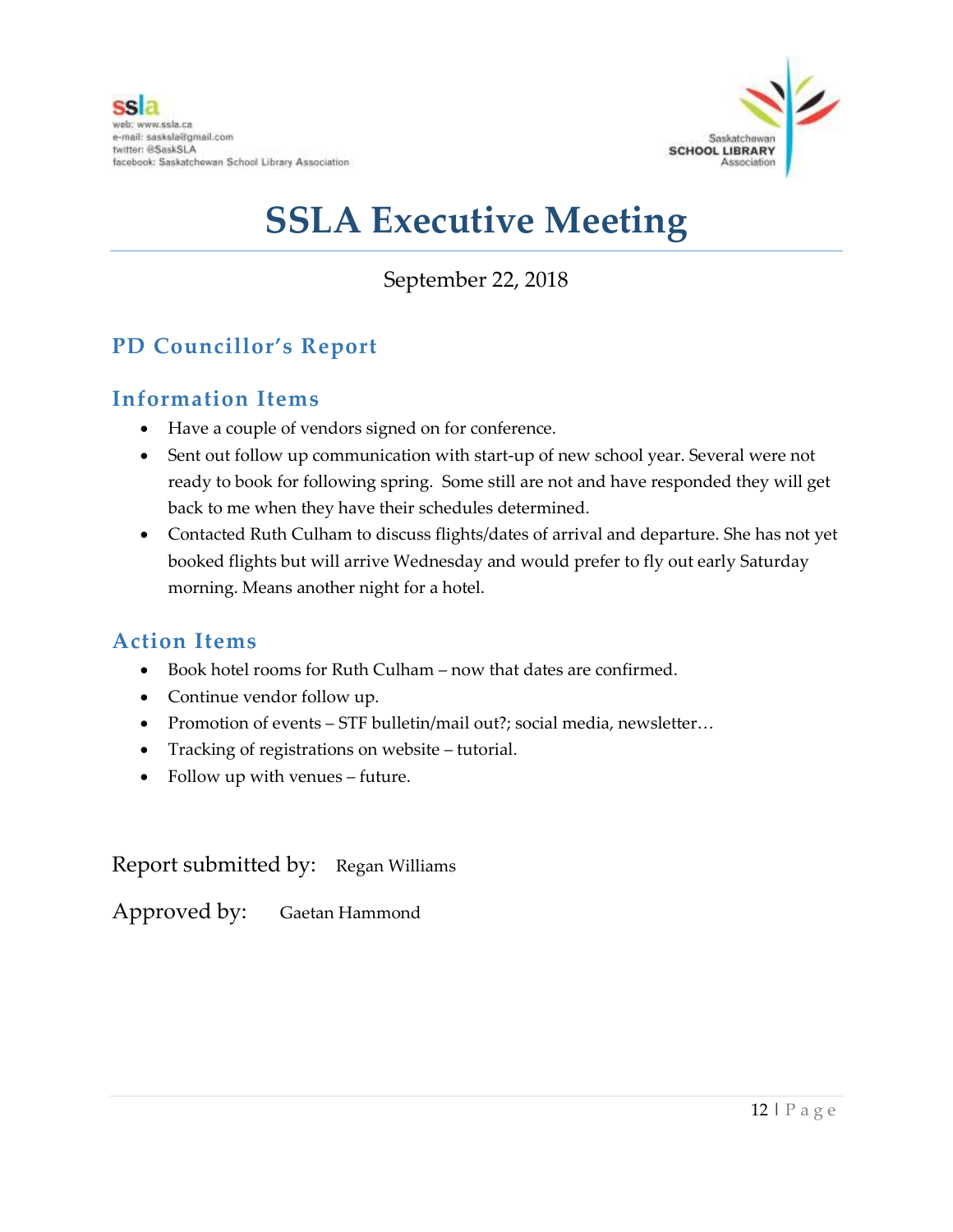

September 22, 2018

## **Special Projects Councillor's Report**

## **Information Items**

Final Report Submitted to STF June, 2018 Continued with Special Project Site development Bookmarks ordered from STF Submitted final invoices Review budget to present to STF

## **Action Items**

Continue to update FNMI resource collection and classification

Meet with OTC – B Ahenakew

Submit final budget and invoices to STF – Special Projects

Report submitted by: Carla Katerynych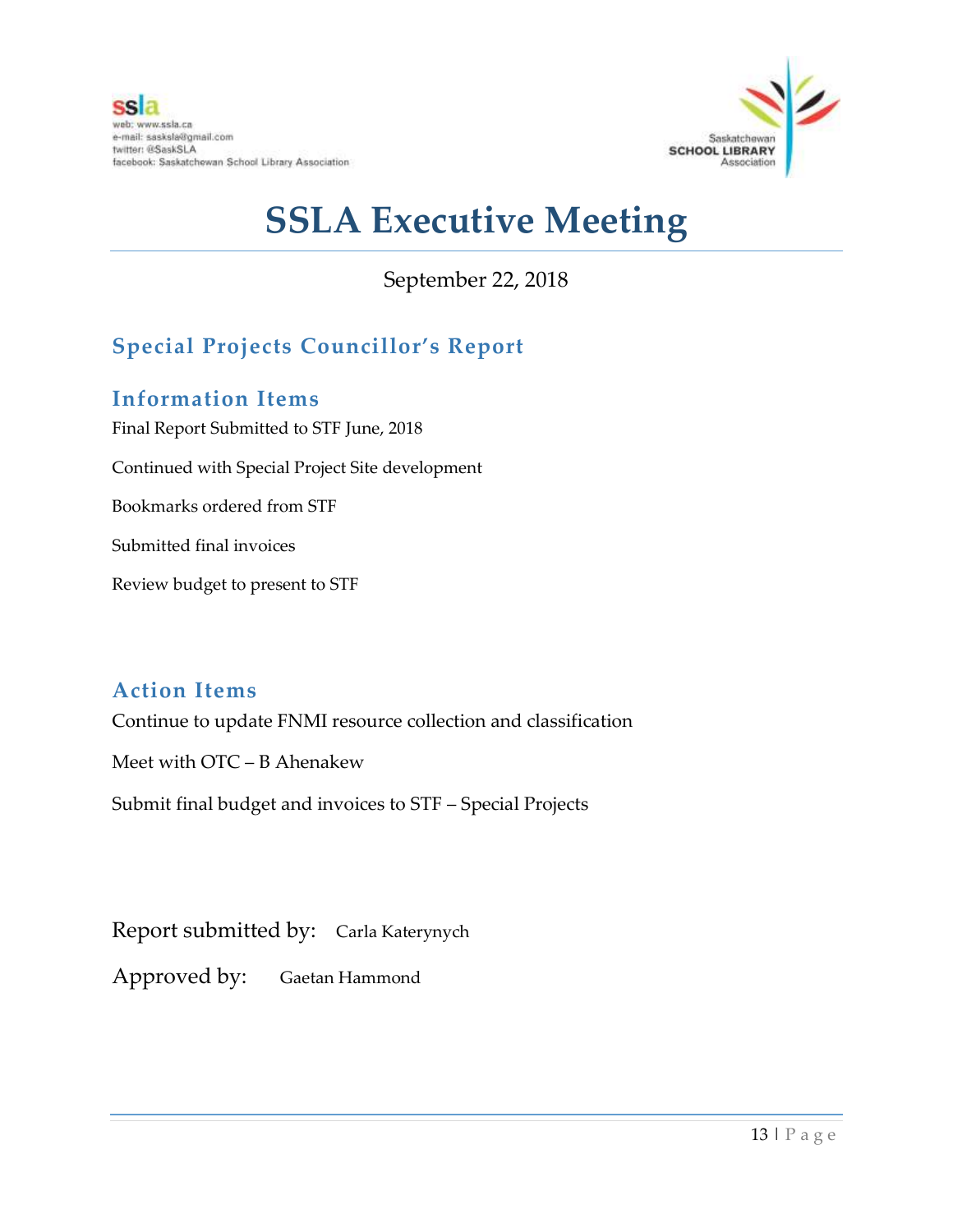

September 22, 2018

## **Secretary/Archivist/Membership's Report**

## **Information Items**

- Created promotional materials for FNMI Project
- Prepared newsletter for September will be sent out Sept 24
- Contacted Kaeley Morgan at STF to prepare flyers for conference for Regina Teacher's Convention
- Uploaded minutes from June meeting behind the veil

## **Action Items**

- Send out newsletter
- Update membership list
- Confirm liaison list is up to date
- Migrate mailing lists from MailChimp to Gmail

Report submitted by: Sophie Long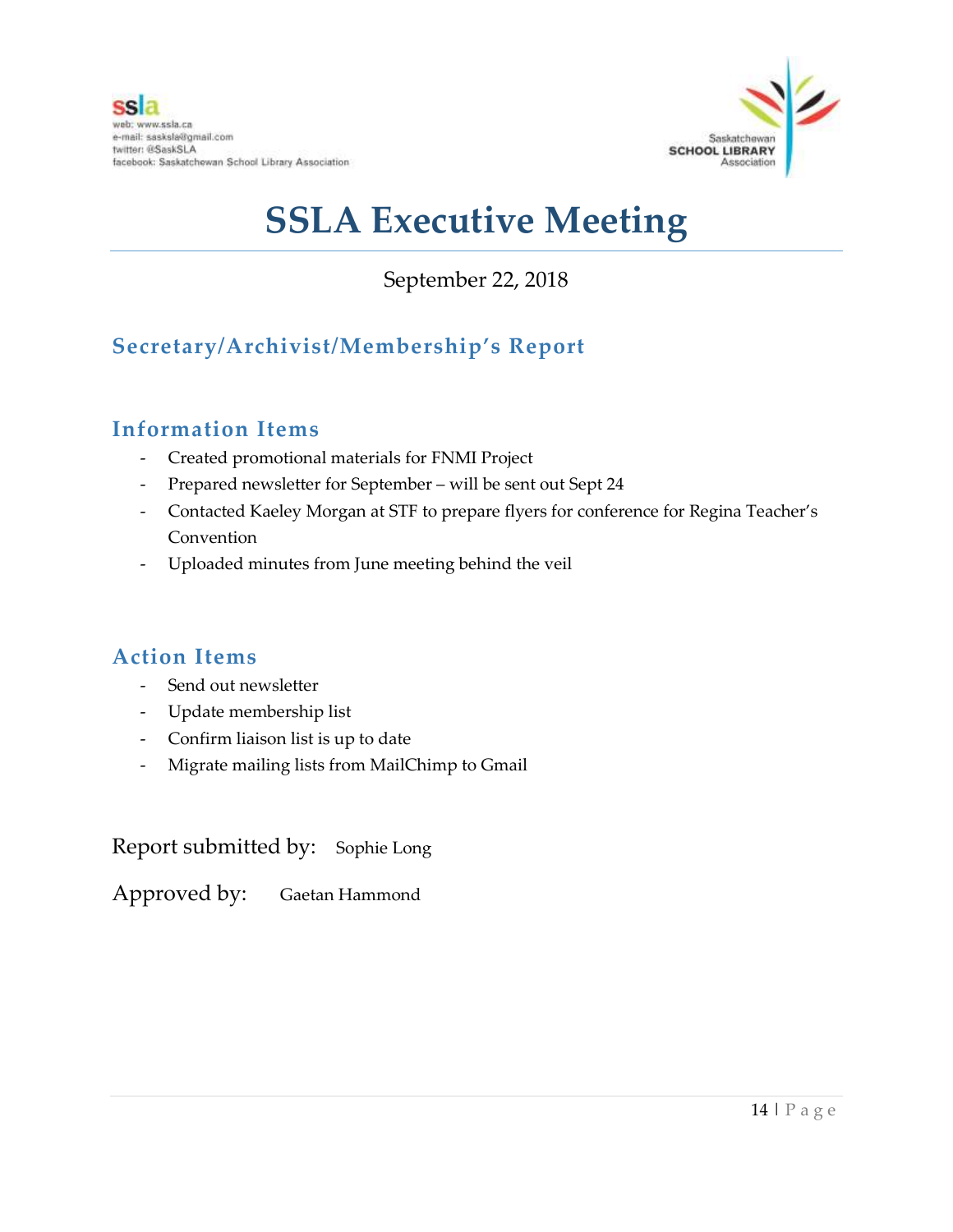

September 22, 2018

#### **Correspondence:**

#### **1. Scott Burant, STF**



#### **Scott Burant**

to me

Aug 17, 2018, 11:03 AM

Dear Gaetan,

Thank you for your email of June 7, 2018 in which you outlined the current provincial context in relation to school libraries and teacher librarians. This is not just a problem in your area, we are witnessing a trend in the reduction of teacher librarians. The Ministry of Education has provided this education sector staffing profile which includes the following data:

|                          | 2013-14 | 2014-15 | 2015-16 | 2016-17 | 2017-18 |
|--------------------------|---------|---------|---------|---------|---------|
| Teacher Librarians 156.4 |         | 145.3   | 125.9   | 114.8   | 99.1    |

The reduction in funding for school libraries and teacher librarians is a locally determined decision by the school division, this is ultimately a problem caused by underfunding by the provincial government. The Federation believes that reductions you are witnessing should be communicated to the public.

We anticipate engaging our research staff, our Director of Government and Stakeholder Relations and our communications staff on this topic in the coming months, especially as we gain a better sense of the ramifications of budget constraints implemented at the local level. The message we are sharing with our members is that if you see a politician, from any level, tell them you are a teacher.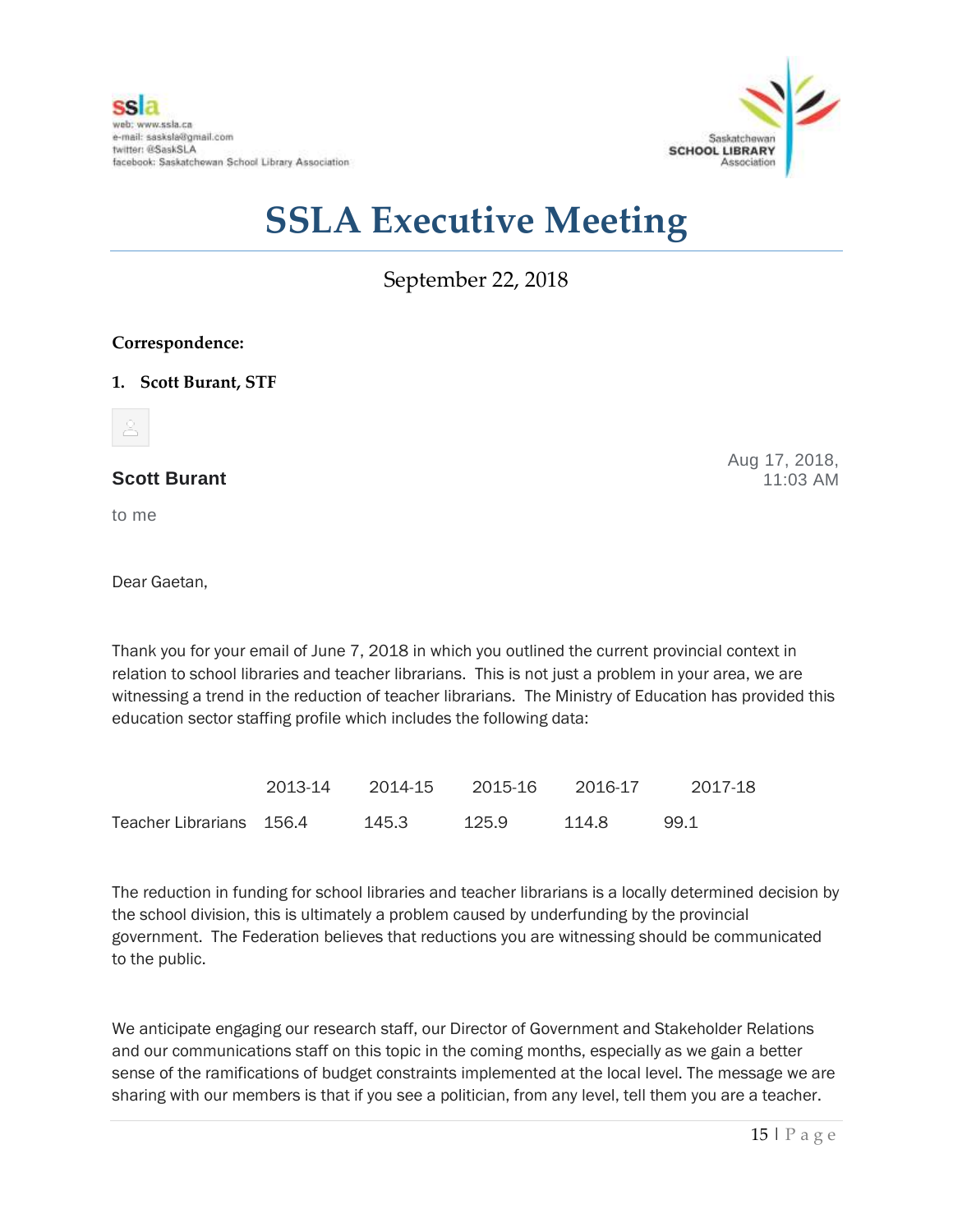



Communicate to them the way education is being funded in Saskatchewan is not sustainable. Share with them what it means for your life, for the students in your school. They need to hear this message over and over again. Our best hope is clear, consistent and coordinated messaging directed at those who make the decisions. Working collectively produces change.

The Ministry of Education is responsible for both public libraries and family literacy. There may be an opportunity for combined advocacy with other stakeholders such as public libraries and provincial literacy networks. Your network may also wish to consider submitting a resolution to the STF Council, or connecting with other professional growth networks or school community councils to raise awareness. Your network can contribute to the conversation about viable and valuable school libraries.

On a purely administrative note, we also want to ensure your network remain viable. I invite you to consider what opportunities there may be to enhance support for you membership, for example perhaps a partnership or merging with the Literacy Educators' Network of Saskatchewan (LENS).

Engaging with your professional growth network will also be an asset as we move forward. I hope this information has been helpful and look forward to future conversations in the upcoming months.

Sincerely,

**Scott Burant**

Managing Director, Member Services | Saskatchewan Teachers' Federation 2317 Arlington Avenue | Saskatoon, SK | S7J 2H8 T: 306.373.1660 | Toll Free 1.800.667.7762 | F: 306.374.1122

[www.stf.sk.ca](http://www.stf.sk.ca/)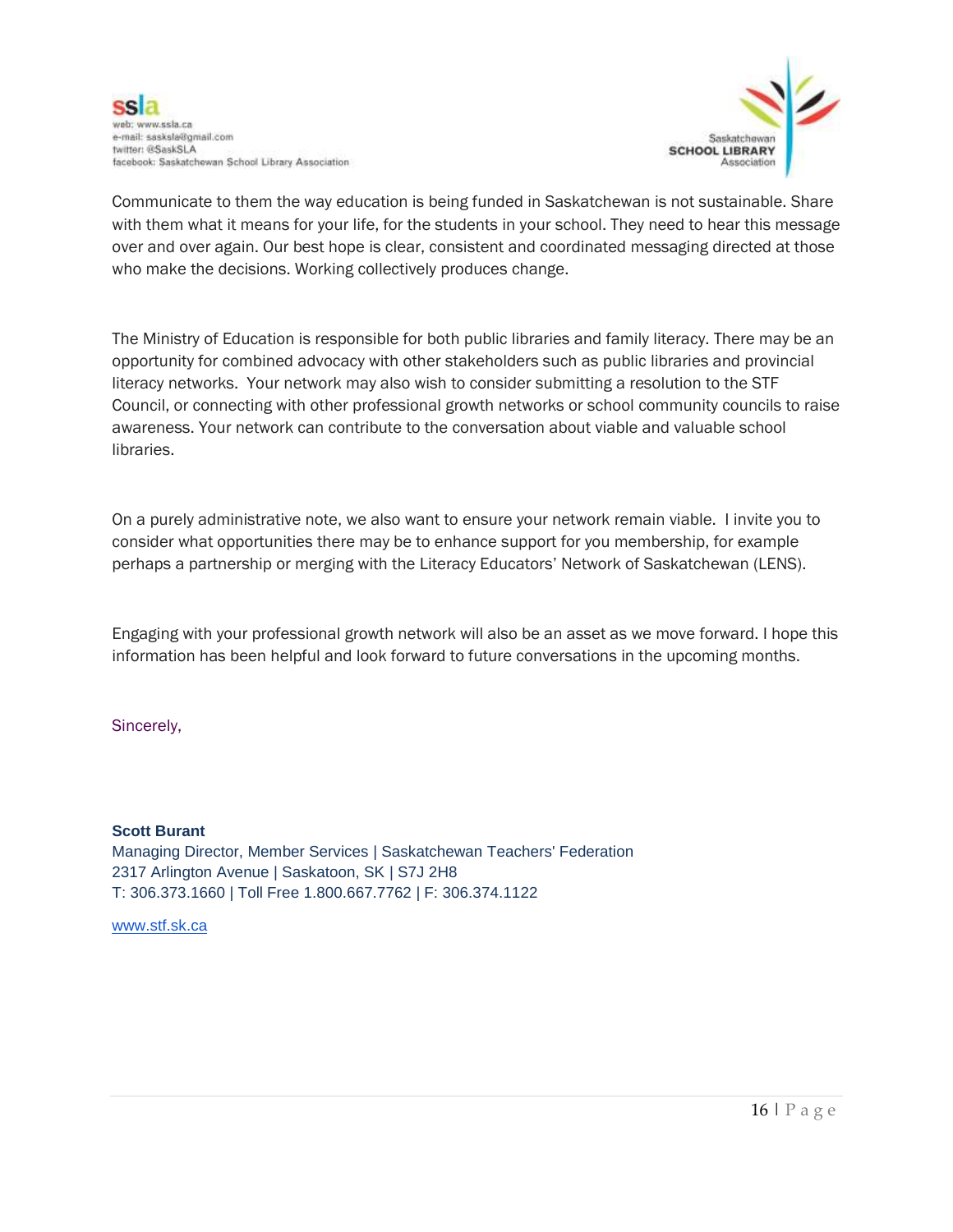

#### **2. Canadian School Libraries**

Hello Gaetan, I hope the new school year is going well! Canadian School Library Association [\(CSL\)](http://www.canadianschoollibraries.ca/) once again announces and celebrates National School Library Day, traditionally the fourth Monday in October therefore this year October 22<sup>nd</sup>. You can read the CSL announcement with a variety of ideas/supports for celebrating at [http://www.canadianschoollibraries.ca/october-22](http://www.canadianschoollibraries.ca/october-22-is-canadian-school-library-day/) [is-canadian-school-library-day/](http://www.canadianschoollibraries.ca/october-22-is-canadian-school-library-day/)

One of the best things about National School Library Day is hearing about celebrations, announcements or events occurring throughout Canada such as those we heard from in 2017 [http://www.canadianschoollibraries.ca/canadian-school-library-day-2017/.](http://www.canadianschoollibraries.ca/canadian-school-library-day-2017/) Once again we are asking if your association could share if and how you are celebrating National School Library Day, or have new initiatives, news, conferences, events or workshops that you would like colleagues across the country to know about, learn from and celebrate.

We would like this information on (or before) **Thursday, October 18th** in the form of a brief write-up. Readers appreciated any photos you may wish to share along with your write-up, sent as separate JPG or PNG files.

Please let me know if you can send a submission.

Regards, Judith Sykes CSL Board of Directors

#### **3. Saskatchewan Library Association:**

Saskatchewan Library Week is October 14-20, 2018 digital posters, web banners and Book Spine Poetry contest instructions can be downloaded from the [SLA website.](http://r20.rs6.net/tn.jsp?f=001AranQxhlB0tly8AvWTQBX-j0wxFUAS2uaoOWMmXqjPnxfVz834_-3huxdUv4F9AmeQRP3MeoLNvbBn0gj45fvovupk-W-_eMRWCK7EfWGqZ2Ly9bTtvcwqDoF0I85ySRNRgPabfl0CN0HerUUiYrk7ubs-e0YWmAKV7UPg2MLJIFOXzorNXPkQ==&c=emnBAh6lb9Om_upQ_y9zwongQL-kPBafNYqc9Qsz1cdClk2sOvEolQ==&ch=V1ojOrTupk-mN6xvyjufnSgNyNO0y9SjUjAHBd8KjMUMDkBx3_zLCg==) More Book Spine Poetry contest information can be foun[d here.](http://r20.rs6.net/tn.jsp?f=001AranQxhlB0tly8AvWTQBX-j0wxFUAS2uaoOWMmXqjPnxfVz834_-3lpsBbh1Oy-R2eDP5yWpC8yWbNqSYNd4UIRmAPSUyIsY1dJKEeelFV20ae667p3jxnollhEQIVS6G8Be47vGbU-B_WUrbTBkdUVSdErULuSo608NtiqrKD88SEYxFmbpBC_zalZnH3wl&c=emnBAh6lb9Om_upQ_y9zwongQL-kPBafNYqc9Qsz1cdClk2sOvEolQ==&ch=V1ojOrTupk-mN6xvyjufnSgNyNO0y9SjUjAHBd8KjMUMDkBx3_zLCg==)

#### 4. **Multitype Library Board:**

The complete September newsletter can be **accessed** here. Information to note includes:

 **eResource Portal** http://nl2ts6yg7f.search.serialssolutions.c om/ The MDLP eResource portal was updated and has a new look. The updated portal lets you search by both online journal and online book titles.